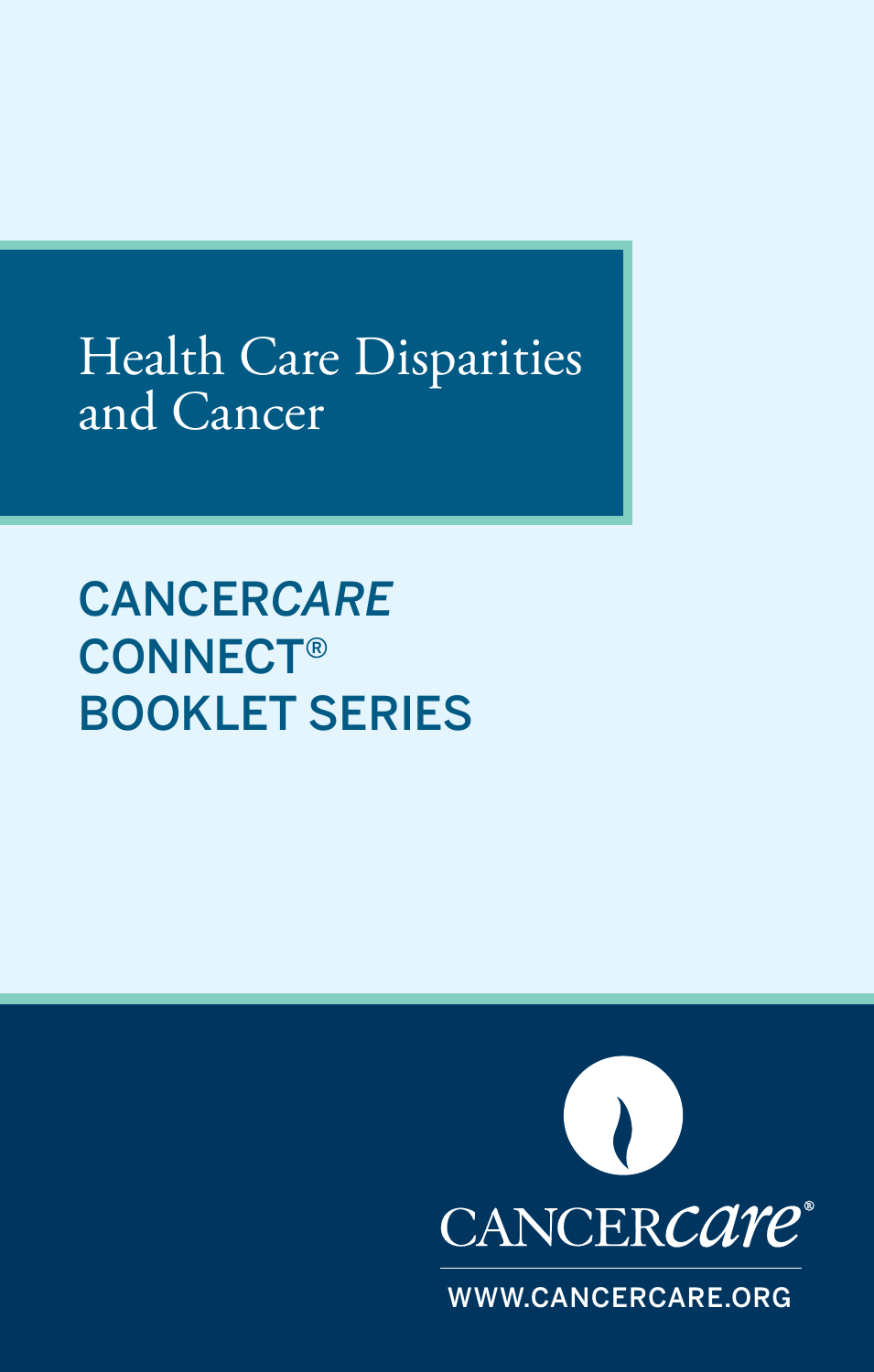

The Cancer*Care* Connect® Booklet Series offers up-to-date, easy-to-read information on the latest treatments, managing side effects and coping with cancer.

Founded in 1944, Cancer*Care*® is the leading national organization providing free, professional support services and information to help people manage the emotional, practical and financial challenges of cancer. Our comprehensive services include case management, counseling and support groups over the phone, online and in person, educational workshops, publications and financial and co-payment assistance. All Cancer*Care* services are provided by master's-prepared oncology social workers.

Cancer*Care* relies on the generosity of supporters to provide our services completely free of charge to anyone facing a cancer diagnosis. If you have found this resource helpful and wish to donate, please do so online at www.cancercare.org/donate. You may also mail a check, payable to Cancer*Care*, to Cancer*Care*, Attn: Donations, 275 Seventh Avenue, New York, NY 10001.

Thank you.

Cancer*Care*® National Office 275 Seventh Avenue New York, NY 10001

Phone 212-712-8400 Fax 212-712-8495 Email info@cancercare.org Web www.cancercare.org

The content of this booklet is independent, non-promotional and free of commercial influence and bias.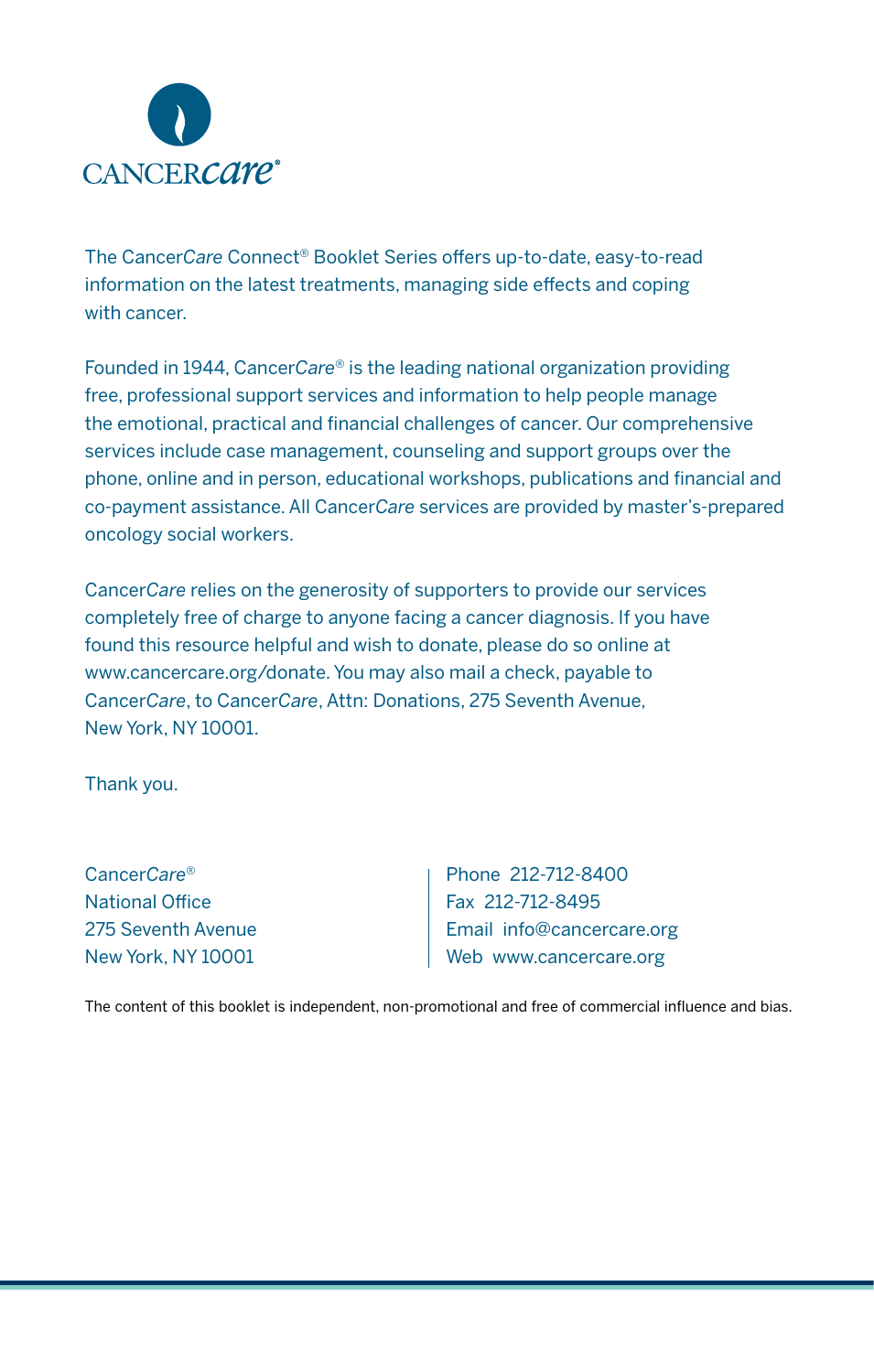## Health Care Disparities and Cancer

### TABLE OF CONTENTS

| Communicating With Your Health Care Team13        |  |
|---------------------------------------------------|--|
| CancerCare's Free Support Services and Programs15 |  |
|                                                   |  |
|                                                   |  |

### EDITOR

Lisa A. Newman, MD, MPH, FACS, FASCO, FSSO

© 2021 Cancer*Care*®. All rights reserved. 11/2021 All people depicted in the photographs in this booklet are models, used for illustrative purposes only.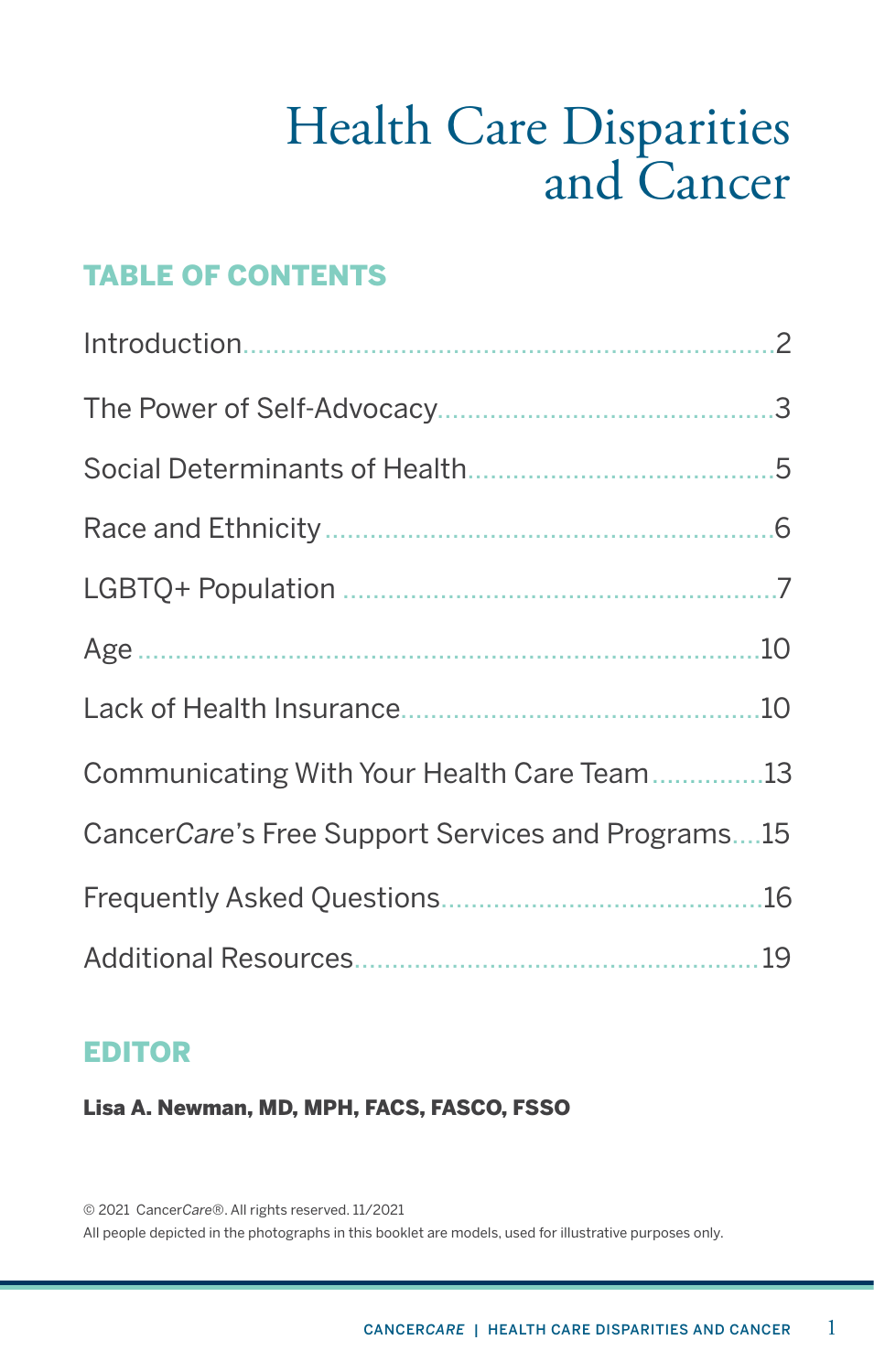<span id="page-3-0"></span>*Health care disparities occur when a person's individual characteristics or circumstances—such as race, ethnicity, sexuality, gender identity, age or health insurance status impact their access to health care or the quality of that care.*

Health care disparities can result from a delay in routine check-ups, screenings and other early detection exams. This can lead to cancer being diagnosed at a later stage, when it is harder to treat.

There has been increased attention on health care disparities, and many organizations are focusing on ways to improve access to care and the quality of care. Administrators can promote or hire people with diverse viewpoints into positions of responsibility. Medical institutions should abide by non-discriminatory policies, which can be posted on their website or within the care setting. The healthcare delivery system is strengthened by the increased creativity and talent of a more diverse workforce.

Organizations can also promote the concept of "cultural humility." Cultural humility is the ability to remain open to another person's identity. Cultural background, beliefs, values and traditions can impact how people make decisions about their health care. Being culturally humble involves reflection by the organization as a whole (and its health care providers) about their ingrained assumptions and being receptive to change.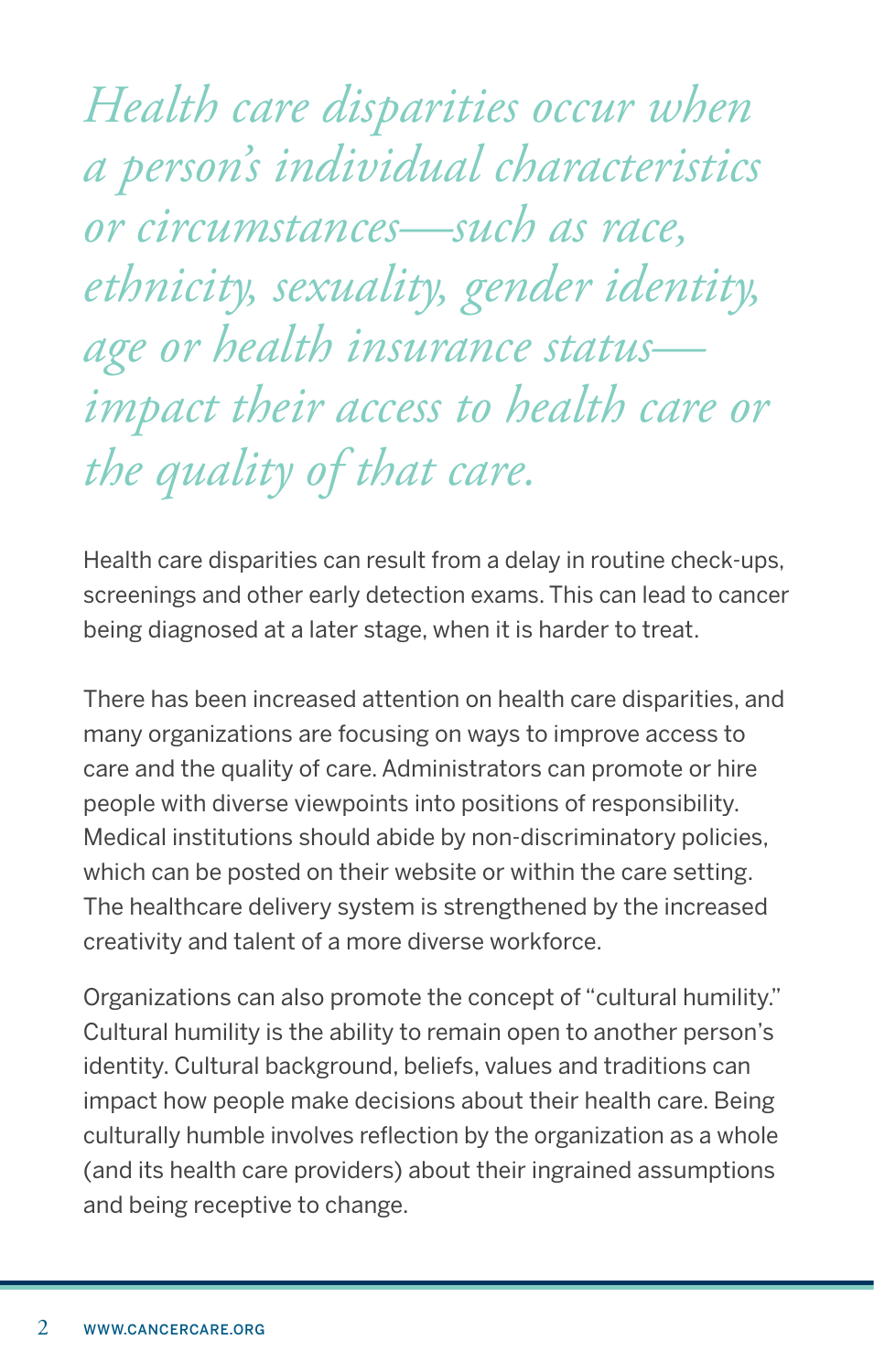<span id="page-4-0"></span>It also involves recognizing power imbalances. For example, a patient may believe that they must accept health care recommendations without question. Health care providers should encourage discussion and collaboration.

Cultural humility also values institutional accountability. This means making sure the best options for care are available to everyone. Hospitals, public health administrations, insurance providers and others can take responsibility for differences in care and strive to reach health care equity.

## **The Power of Self-Advocacy**

Self-advocacy means speaking up for yourself and what is right for you. Health care decisions are your choice. You are not required to agree to any procedure or treatment that you do not want or do not understand. Be clear and open about your comfort levels and needs. It is your right to ask for the best care available to you.

Your health care team has the same goal as you do: the best possible care and quality of life. Health care professionals focus on the best medical and scientific course of action. However, your beliefs and values are equally important. You have the right and the power to make your wishes known.

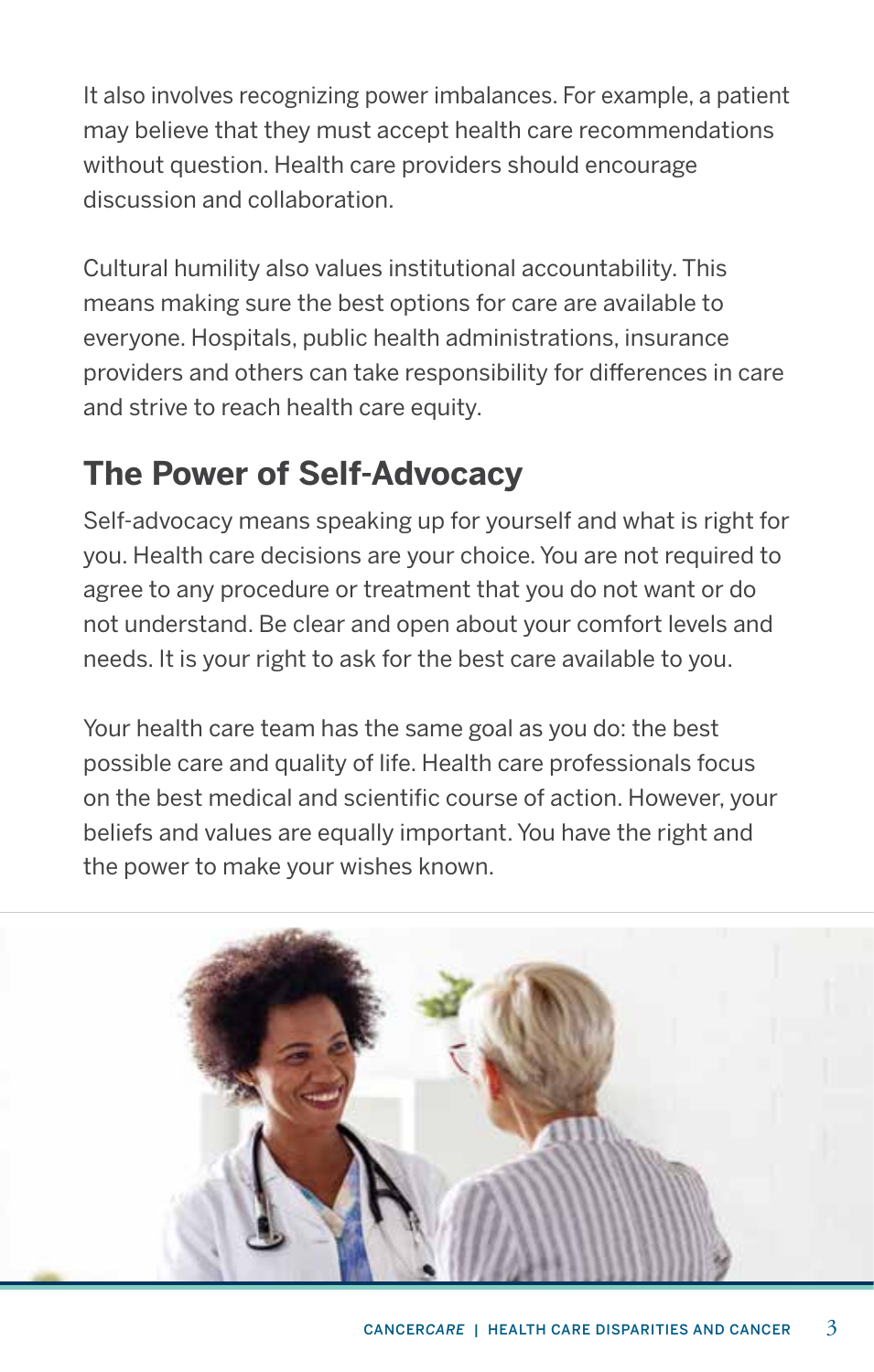It is important that you ask questions to fully understand your diagnosis and the goals of treatment, as this directly impacts health outcomes. Questions include:

- Will this treatment plan affect my ability to live on my own?
- How could treatment affect other co-existing health issues?
- How will treatment affect my memory?
- Is the goal longer survival, which may mean a more intensive treatment, or is it quality of life?
- Do you have any material that will help me better understand my diagnosis and treatment plan?

You should not wait for your health care team to start these conversations. No medical decision should be made without your full consent and understanding. You can start advocating for yourself at any time during your cancer experience.

Based on your cultural beliefs, you may wish to avoid scheduling treatment or surgeries at certain times of the day or week or during holy times of the year. Your health care team may be able to adjust your treatment based on your needs.

Do not be afraid to seek a second opinion or to seek a healthcare provider who is a better fit for your needs, especially if you feel uncomfortable, fearful or discriminated against. It is important that you fully trust your health care provider, and share all information that is needed to receive proper, holistic care.

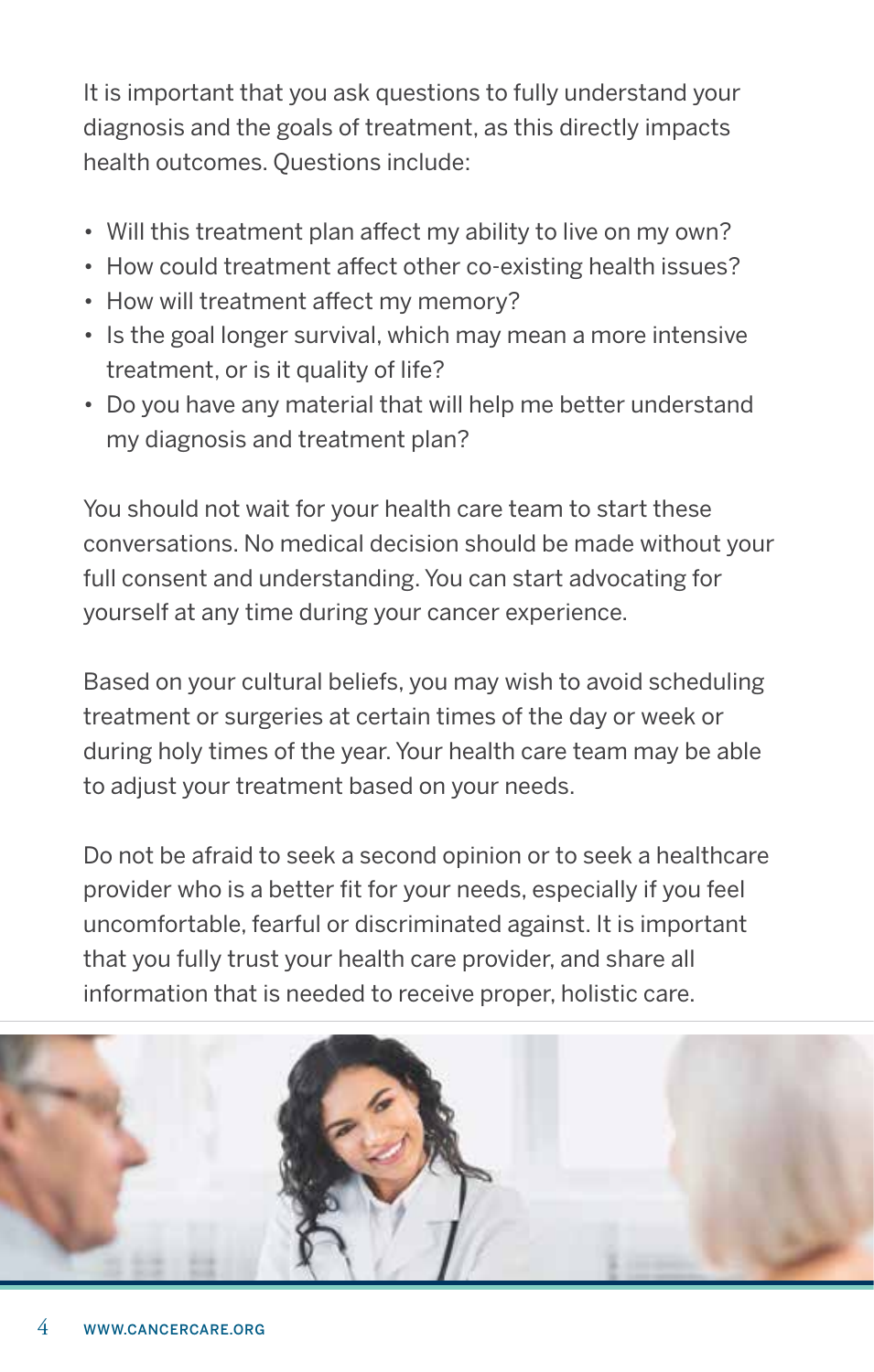## <span id="page-6-0"></span>**Social Determinants of Health**

According to the World Health Organization (WHO), social determinants of health are the non-medical factors that influence health outcomes. They are the conditions in which people are born, grow, work, live and age, and the wider set of forces and systems shaping the conditions of daily life.

Social determinants of health can lead to health care disparities. Examples from the WHO include:

- Income and social protection
- Education
- Unemployment and job insecurity
- Working life conditions
- Food insecurity (see section below)
- Housing, basic amenities and the environment
- Early childhood development
- Social inclusion and non-discrimination
- Structural conflict
- Access to affordable health services of decent quality

Numerous studies suggest that social determinants of health account for between 30 and 55 percent of health outcomes. Addressing these determinants is fundamental for reducing longstanding disparities in health care. Doing so requires action by multiple segments of society.

### **More About Food Insecurity**

Food insecurity is the lack of reliable access to a sufficient quantity of affordable, nutritious food. For households that face food insecurity, the need for food competes with other needs, such as housing, utilities, medication and transportation.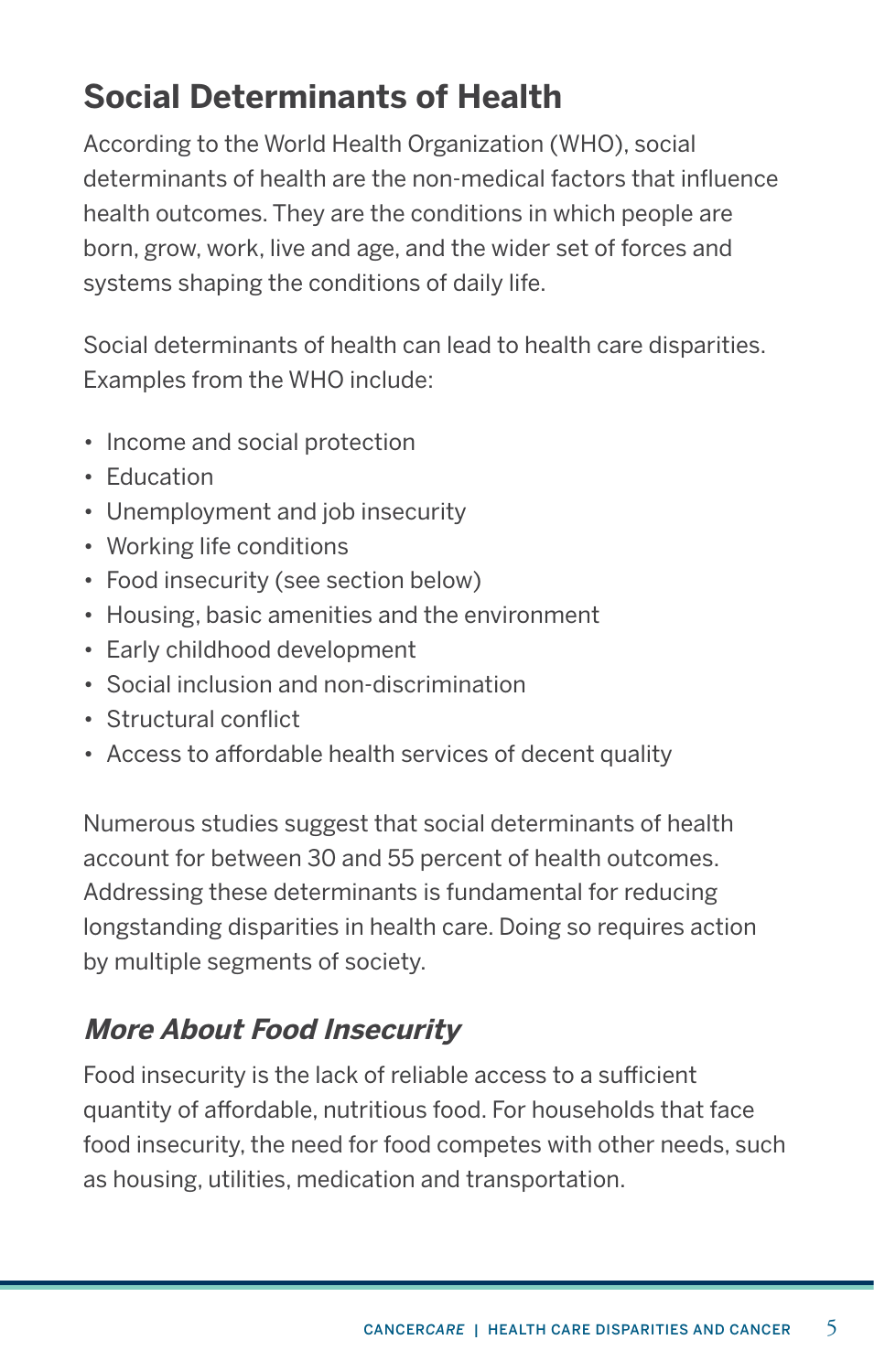<span id="page-7-0"></span>Food insecurity is a national health problem, with underlying causes that are complex and often inter-connected. Addressing the problem requires collaboration across many sectors: businesses, federal and local government, health care researchers and non-profit organizations.

For those in immediate need, the non-profit organization Feeding America (www.feedingamerica.org) offers a network of food banks, pantries and meal programs that serve virtually every community in the United States — 40 million people, including 12 million children and 7 million seniors. Other local resources can be found through an internet search or via directory assistance.

## **Race and Ethnicity**

The outcomes of cancer vary considerably according to race and ethnicity. While significant progress has been made to reduce mortality (deaths) due to cancer for all populations, there are still differences. Here are a few examples in the United States:

- African Americans experience the highest incidence and mortality rates for common cancers such as lung, colorectal and prostate. Additionally, breast cancer mortality rates are disproportionately higher among African American compared to white American women.
- Hispanic men and women have a higher incidence of stomach and liver cancer than the white population.
- American Samoan men are eight times more likely to develope liver cancer as compared to non-Hispanic white people.
- Compared to non-Hispanic white people, American Indian and Alaska Native (Native American) people have a much higher incidence of several cancers, including lung, colorectal, liver, stomach and kidney.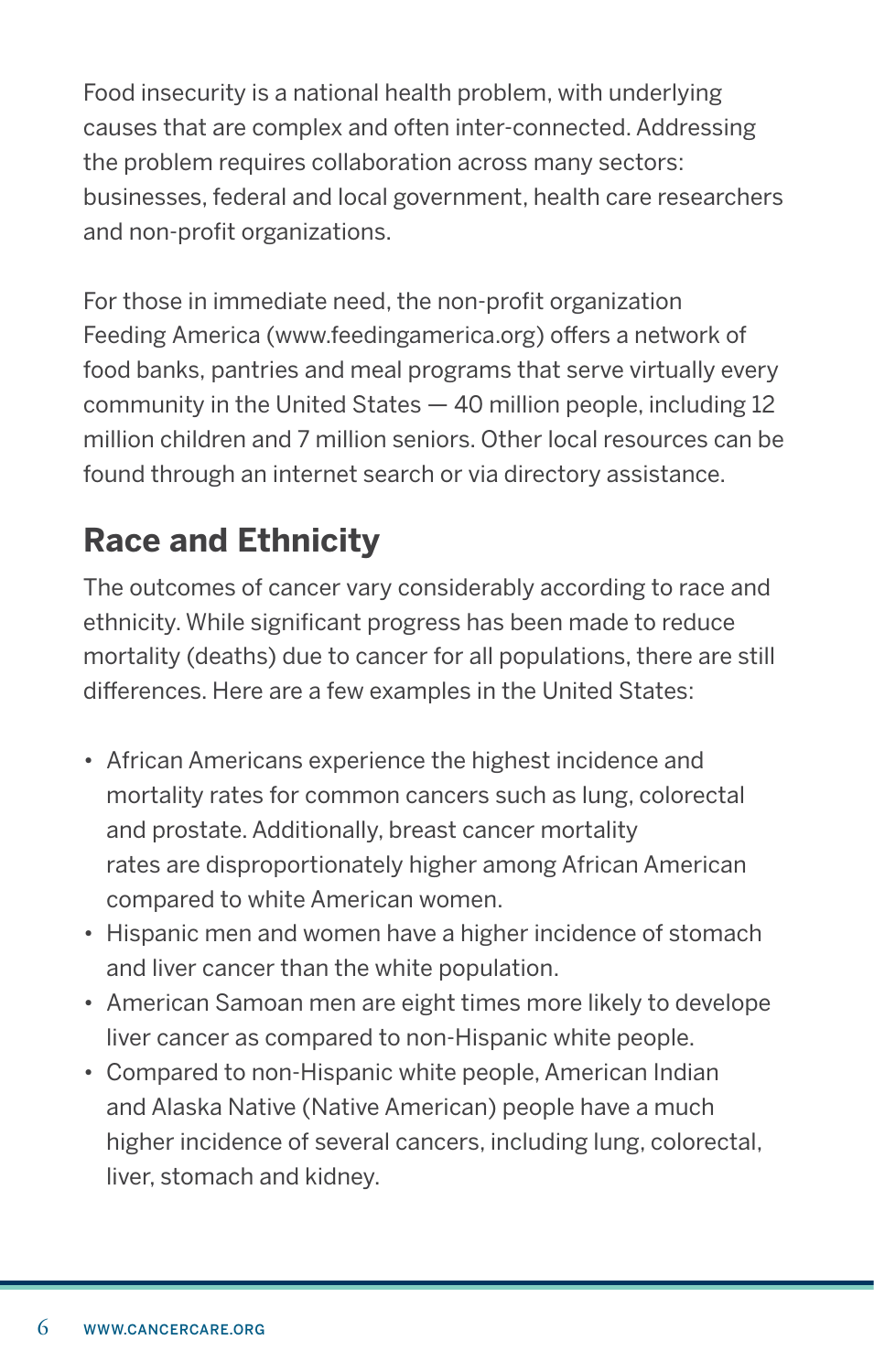<span id="page-8-0"></span>Genetic factors likely contribute to some of these differences. However, there are other factors that account for these variations to a substantial degree, such as limited access to health care, lack of insurance, and reluctance to seek care due to past experiences with interpersonal and/or structural racism.

Your health care team is composed of experts in medical care. They share your goal of achieving the best care possible. However, their focus on medical issues may not account for your beliefs, values and traditions. You should feel comfortable sharing any concerns you have. These may include treatment decisions, potential side effects, financial concerns, family responsibilities and end-of-life issues.

## **LGBTQ+ Populations**

The effects of health care disparities on the LGBTQ+ community include:

- **Fear of discrimination.** LGBTQ+ individuals may worry that disclosing their sexual orientation or gender identity will affect the quality of their health care.
- **• Negative experiences.** Fear of non-affirming interactions with health care providers can limit openness, safety and trust.
- **• Lower rates of health insurance.** Health insurance policies sometimes do not recognize unmarried partners. Legal protections against discrimination at both the state and federal level are inconsistent.
- **• Denial of care.** While acceptance of LGBTQ+ identities is rising, homophobia and transphobia remain a reality. Some people may find themselves having to fight for the care they deserve.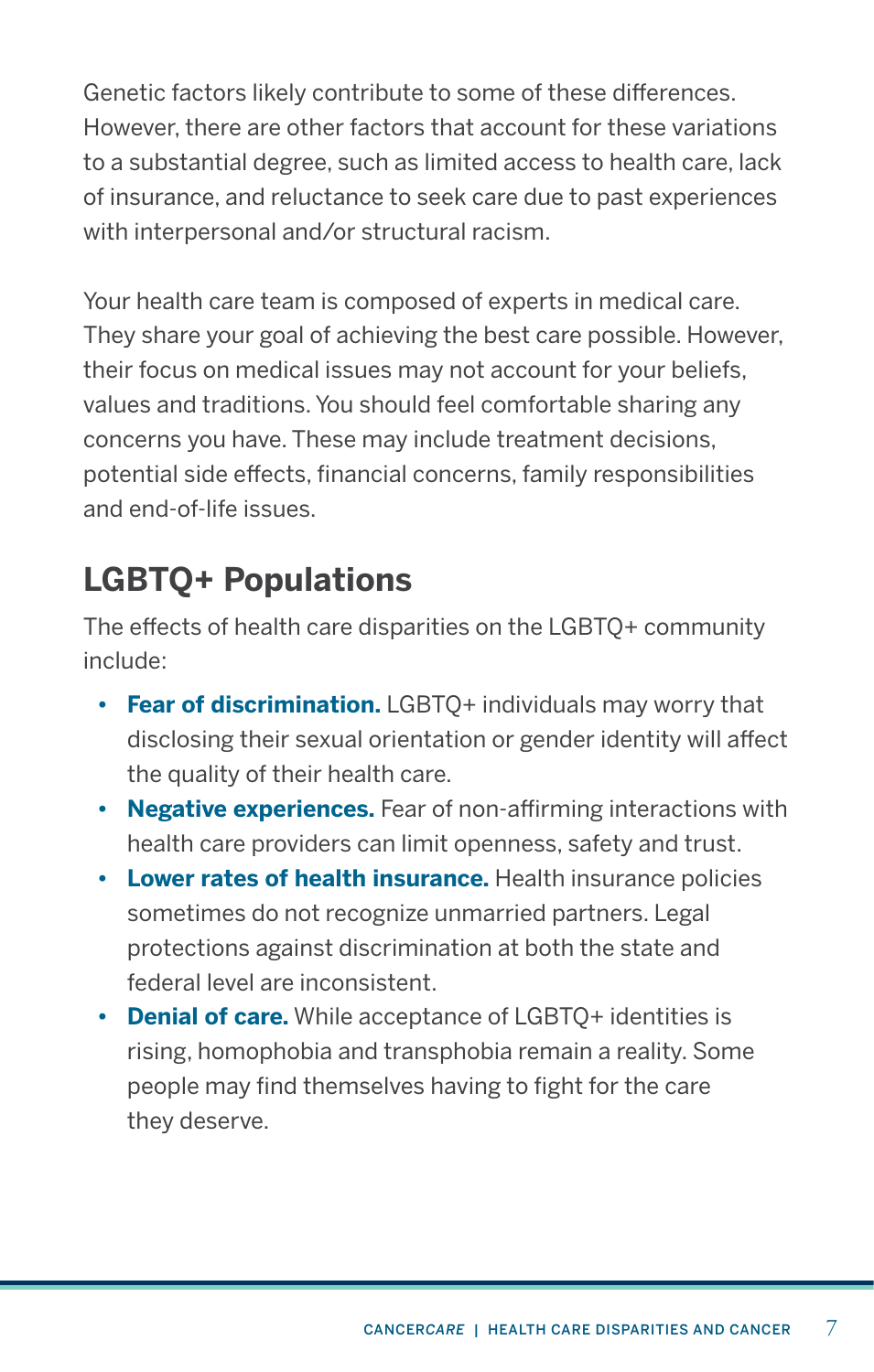Health care providers may hold biases about the LGBTQ+ community, or simply not be aware of differences in their health care needs. This affects the types of screening that are recommended.

For example:

- Lesbians are often screened at a lower rate for cancers associated with reproduction, such as cervical and ovarian cancer.
- Doctors may not be aware that the human papilloma virus (HPV) is equally transmitted by anal intercourse as it is by vaginal intercourse. A growing number of health activists believe that routine screening, using an anal pap smear, could reduce the incidence of anal cancer in gay or bisexual men.
- A transgender person might retain aspects of their biological sex that require certain forms of care. A trans man may need care from a gynecologist or continued breast exams. A trans woman may require care from a proctologist. However, many health care systems still rely on male-female binaries, reducing the quality of health care for non-binary or gender nonconforming patients.

The following organizations can provide a range of resources and support to members of the LGBTQ+ community who are facing health care disparities.

### **• Gay and Lesbian Medical Association (www.glma.org).**

Utilizing the expertise of its diverse multidisciplinary membership to drive advocacy, education and research, the GLMA is a source of educational and informative materials. They also maintain a directory of providers dedicated to the support of the LGBTQ+ community.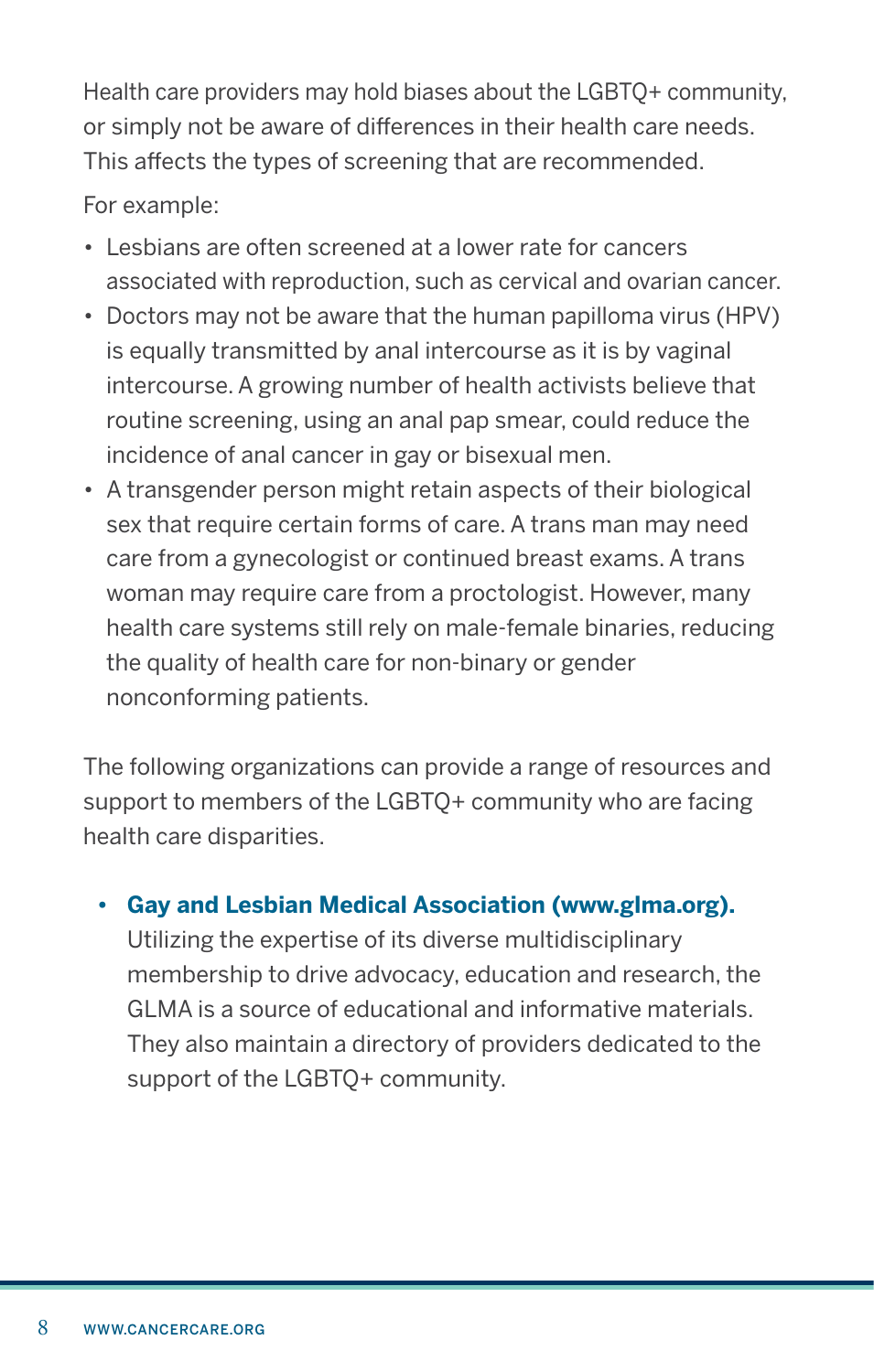#### **• National LGBT Cancer Network (www.cancer-network.org).**

The National LGBT Cancer Network works to improve the lives of LGBTQ+ post-treatment cancer survivors and those at risk through education about the importance of early detection and screening. They also train health care professionals on providing more competent, safe and welcoming care. They have an online database to help locate care providers.

- **• National LGBT Cancer Project (www.lgbtcancer.org).** The National LGBT Cancer Project seeks to improve the health of LGBTQ+ post-treatment cancer survivors with peer-to-peer support, patient navigation, education and advocacy by way of their online support group community, Out With Cancer.
- **• Human Rights Campaign (www.hrc.org) and Human Rights Campaign Foundation (www.thehrcfoundation.org).** The Human Rights Campaign envisions a world where every member of the LGBTQ+ family has the freedom to live their truth without fear, and with equality under the law. Information and advice on a range of topics, including health care issues, is available on their website. Comprehensive programs to support individuals, allies and institutions can be accessed by visiting their related organization, the Human Rights Campaign Foundation.

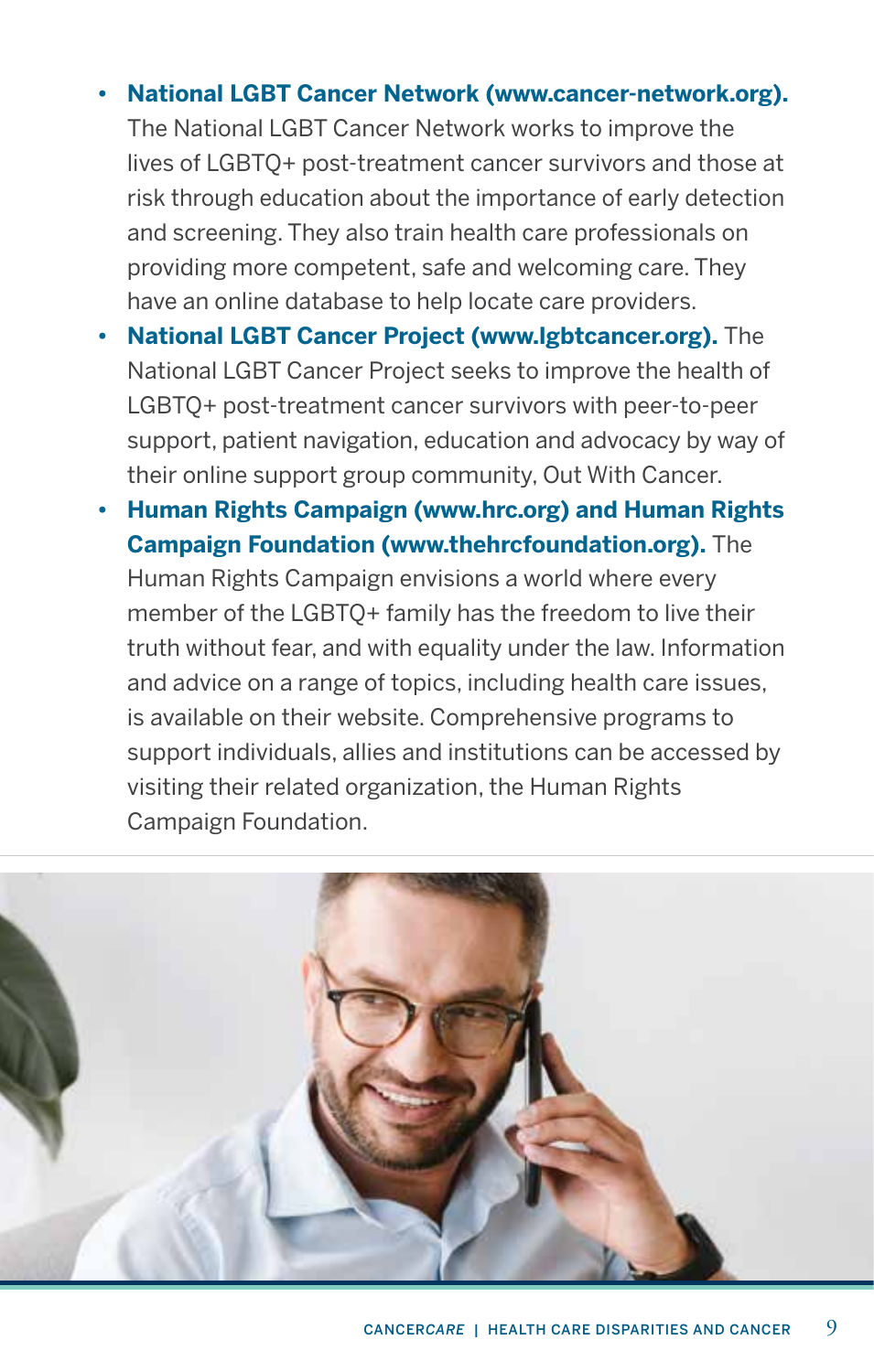## <span id="page-11-0"></span>**Age**

Due in part to stereotypes and prejudice, older patients sometimes receive inadequate health care. For example, surgery may be recommended less often, even if it is the most appropriate treatment option. Also, screening for certain cancers may be provided less frequently. Older patients may also face physical challenges that limit their mobility (ability to get around) and may also lack reliable transportation options.

The impact of age is often more severe in people from racial minority groups. They often have a lower quality of life, shorter life expectancy and more medical conditions than non-minorities. As such, they may require a higher level of support and attention.

Support from family and friends can make a significant difference. An older person should not hesitate to ask for help, such as:

- Scheduling check-ins
- Being explicit about what help is needed
- Asking for rides to health care appointments
- Reviewing medical concerns and the results of doctor's appointments
- Asking for assistance with meals, shopping or other personal care tasks

## **Lack of Health Insurance**

Being diagnosed with cancer without having health insurance is a leading cause of health care disparities. It can also bring challenges that are stressful and emotionally difficult. In addition to your place of employment, there are avenues you can pursue to potentially obtain health insurance.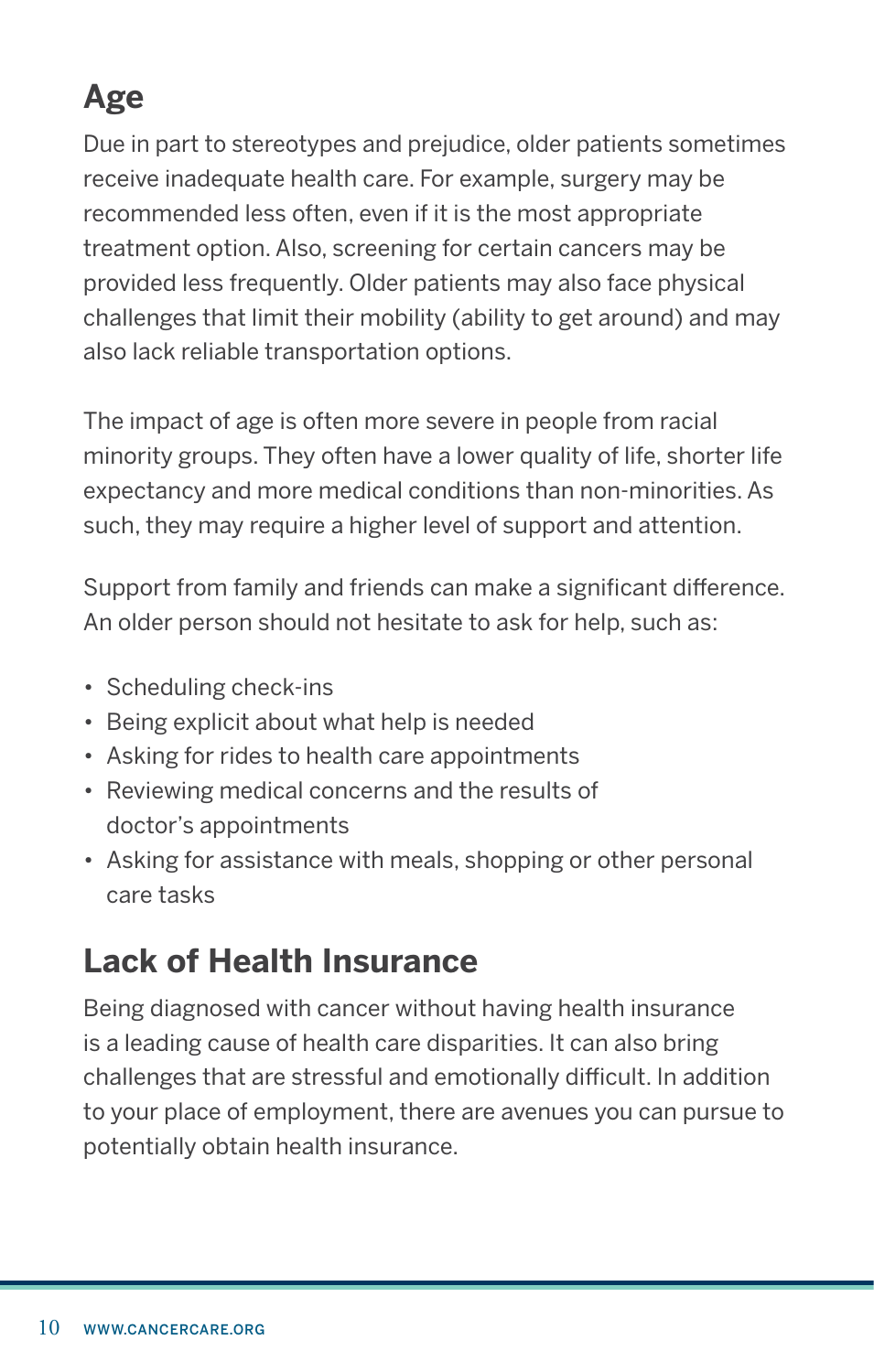- **• Your spouse or domestic partner's plan.** If your spouse or domestic partner has a job that offers health insurance, find out if you're eligible to be covered.
- **• COBRA.** If you have left a job recently and were covered by an employer's health insurance, you may be able to continue your coverage under COBRA (the Consolidated Omnibus Budget Reconciliation Act). This law requires employers to make health insurance coverage available through their plan to former employees for a minimum of 18 months after employment has ended. Beneficiaries are required to pay the premiums plus an additional administrative fee. Visit the U.S. Department of Labor website (www.dol.gov) to learn if you are eligible.
- **• Your school.** If you are currently a full-time or part-time student, check with your college or university to see if they offer coverage.
- **• Purchase it on your own.** You can contact an insurance broker, or visit www.healthcare.gov to find the Health Insurance Marketplace in your state.
- **• Medicare and Medicaid.** Medicare is a government-provided health care plan for people 65 and older and those who have been receiving Social Security Disability Insurance benefits for a minimum period of two years. Medicaid provides health care services for people whose income falls under a certain level. Contact the Centers for Medicare and Medicaid Services (CMS) at 877-267-2323 or visit www.cms.hhs.gov to find out whether you are eligible for either of these programs.
- **• Social Security.** Social Security Disability Insurance or Supplemental Security Income may be able to help with the cost of health insurance. For eligibility requirements, call 800-772-1213 or visit www.socialsecurity.gov/disability/.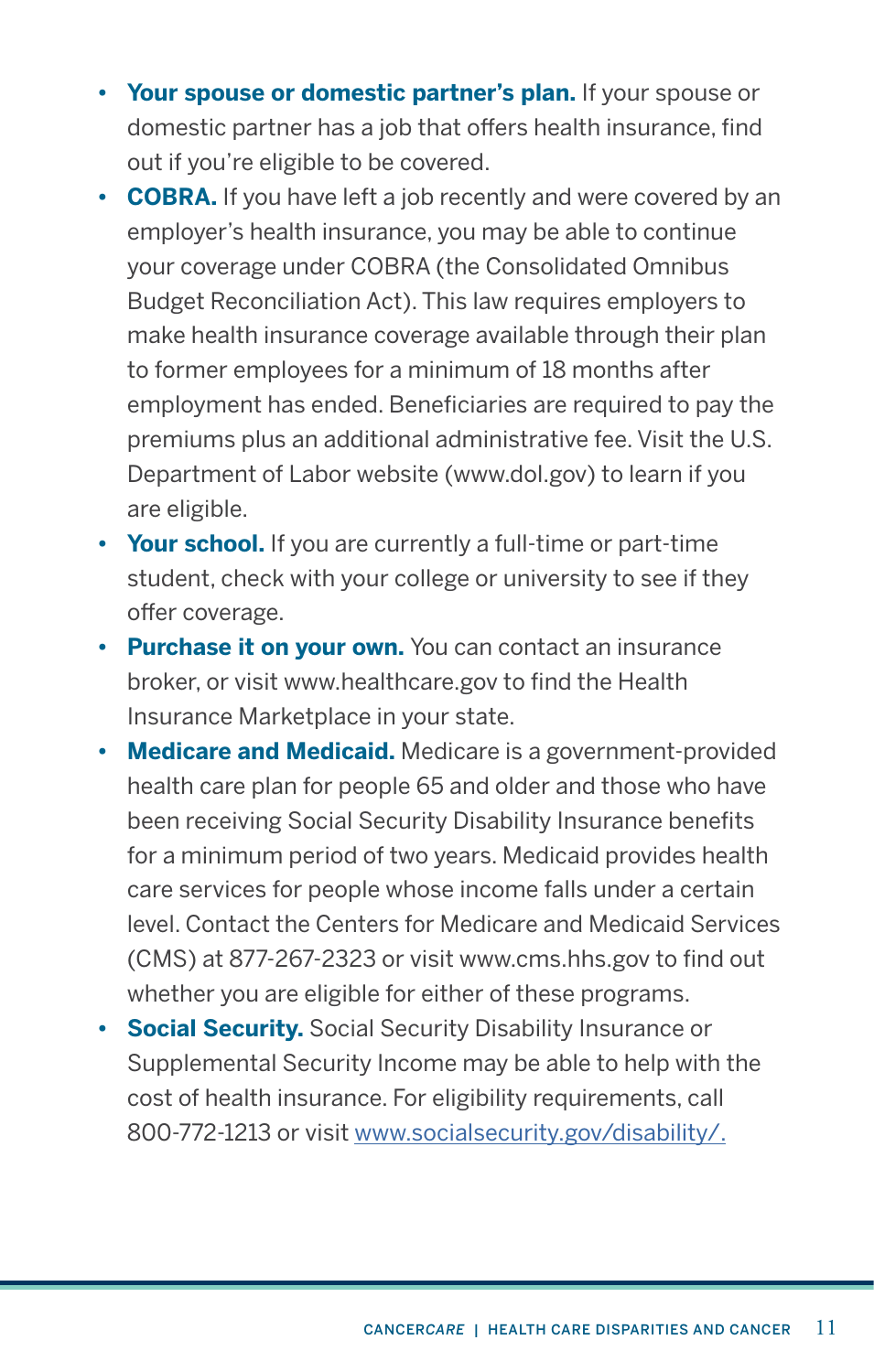### Managing Expenses

**Whether or not you have health insurance, here are a few things you can do to help manage your expenses.** 

- **• Double check all bills and EOBs (explanation of benefits).**  You'd be surprised how often billing mistakes are made.If you don't receive an itemized bill, ask for one. Look for incorrect dates of service (for instance, you shouldn't be billed for the room on the day you were discharged) and fees billed more than once for the same test or procedure.
- **• Speak to a financial counselor in the hospital's business office.** The hospital may be able to set up a payment plan for the bills you have received. They may also be willing to consider any insurance payments to be "payment in full." Some hospitals have funds to offset medical services that aren't fully covered by insurance.
- **• Negotiate payment plans** for your non-medical monthly bills with your utility company, phone provider and other creditors.
- **• Seek help from nonprofit organizations** such as the Patient Advocate Foundation (800-532-5274 or www.patientadvocate.org). You can also contact Cancer*Care*  to speak with a professional oncology social worker who can help you explore your options and find appropriate resources.
- **• Utilize available programs.** For many people, expensive cancer medicines pose a financial challenge. Fortunately, there are many programs to help individuals get medications for free or at a low cost, some of which are made available by the pharmaceutical company that manufactures the drug. For more information, contact the Medicine Assistance Tool, listed in the Resources section of this booklet.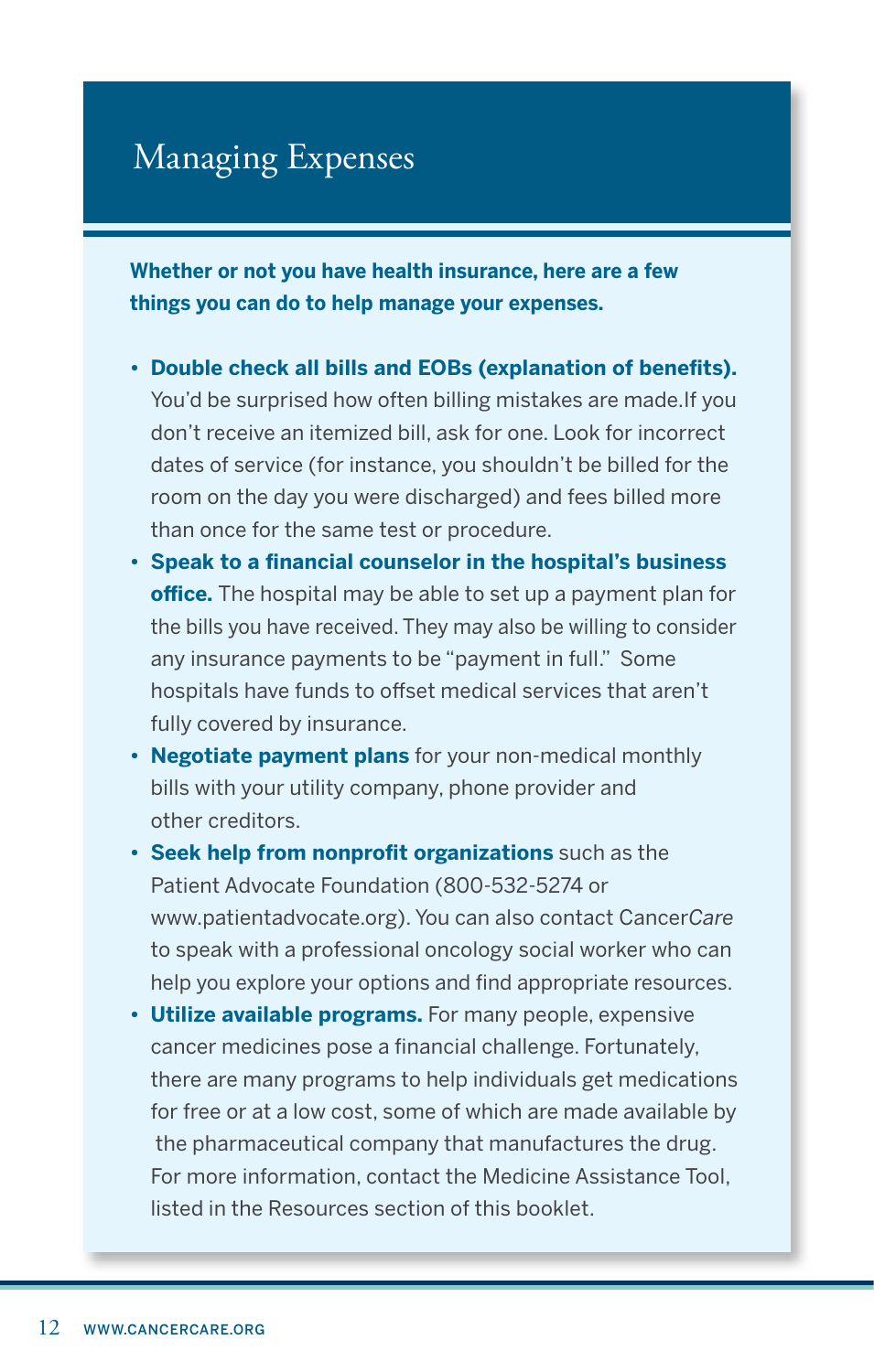# <span id="page-14-0"></span>Communicating With Your Health Care Team

To help avoid encountering health care disparities as you seek appropriate treatment, it's important to remember that you are a consumer of health care. The best way to make decisions about health care is to educate yourself about your diagnosis and the members of your health care team, including doctors, nurses, nurse practitioners, physician assistants, dietitians, social workers and patient navigators.

Here are some tips for improving communication with your health care team:

**Start a health care journal.** Having a health care journal or notebook (either on paper or in a digital format) will allow you to keep all of your health information in one place. You may want to write down the names and contact information of the members of your health care team, as well as any questions for your doctor. Keep a diary of your daily experiences with cancer and treatment. You can separate your journal or notebook into different sections to help keep it organized.

**Prepare a list of questions.** Before your next medical appointment, write down your questions and concerns. Because your doctor may have limited time, you should ask your most important questions first, and be as specific as possible.

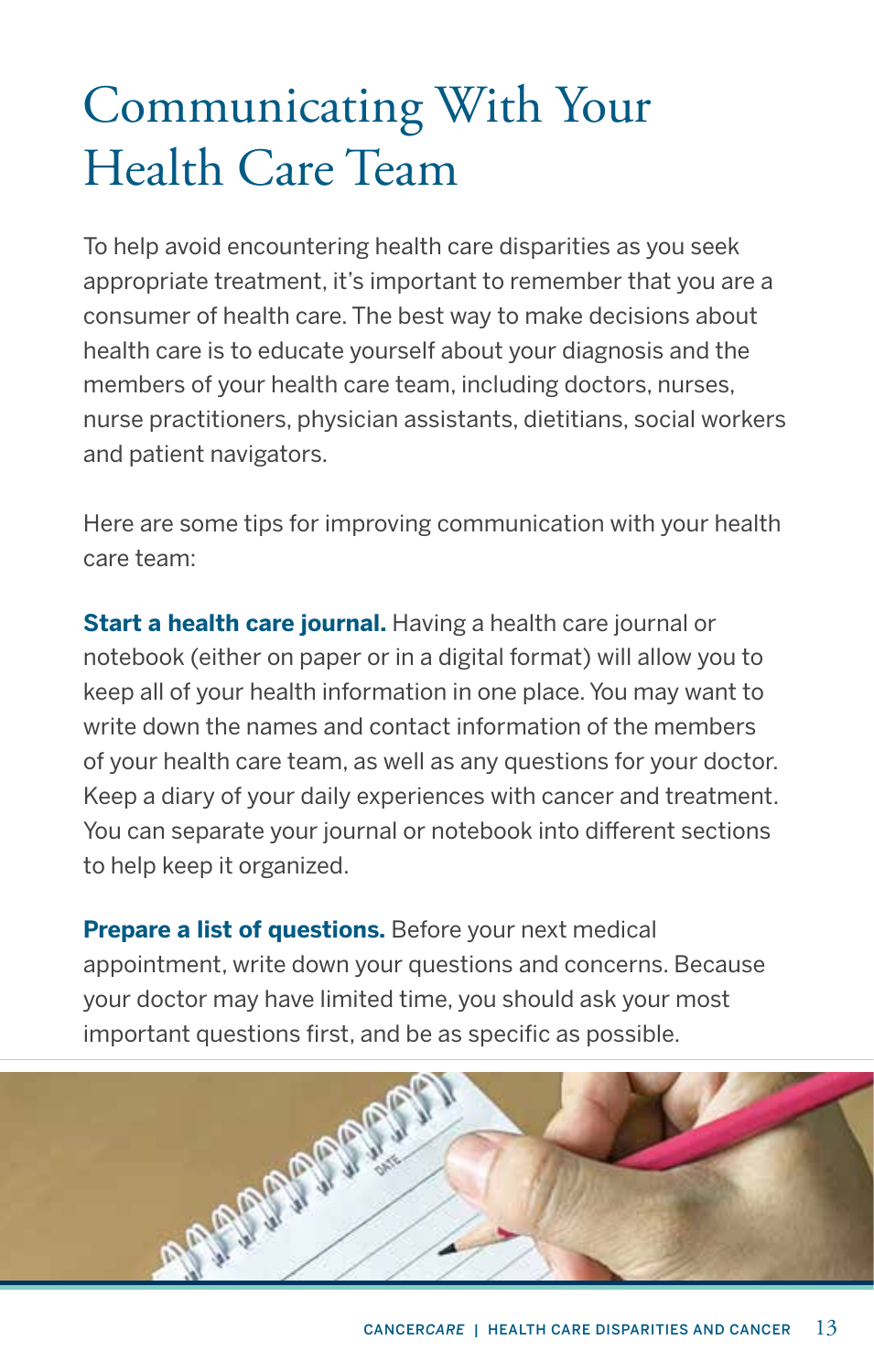**Bring someone with you to your appointments or have them be present during telehealth sessions.** It's always helpful to have support during your appointments. The other person can serve as a second set of ears. They may also think of questions to ask your doctor or remember details about your symptoms or treatment that you may have forgotten.

**Write down your doctor's answers.** Taking notes will help you remember your doctor's responses, advice and instructions. If you cannot write down the answers, ask the person who accompanies you to do that for you. If you have a mobile device, like a tablet or smartphone, ask if you can use it to take notes. Writing notes will help you review the information later.

#### **Incorporate other health care professionals into your team.**

Your medical oncologist is an essential member of your health care team, but there are other health care professionals who can help you manage your diagnosis and treatment:

- Your primary care physician should be kept updated about your cancer treatments and test results.
- Your local pharmacist is a great source of knowledge about the medications you are taking. Have all of your prescriptions filled at the same pharmacy to avoid the possibility of harmful drug interactions.
- Make sure your oncologist knows of any other medical conditions you have, or any pain you are experiencing, so that they can consult with your primary care physician or your specialist if needed.
- Ask your oncologist to send a summary of your visits to your primary care physician and all doctors involved in your care.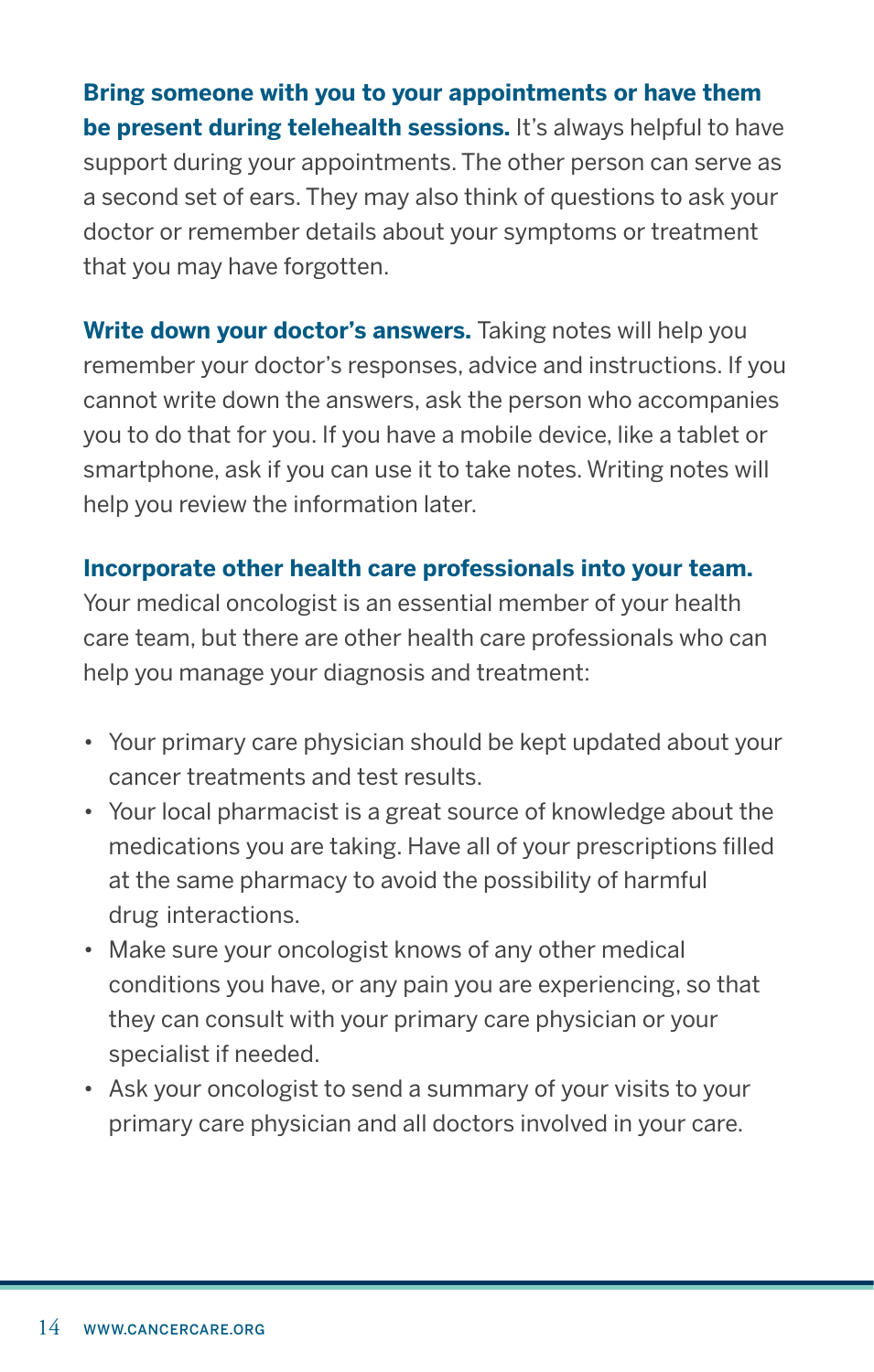# <span id="page-16-0"></span>Cancer*Care*'s Free Support Services and Programs

**It can be very difficult to receive a diagnosis of cancer, especially if you are encountering disparities as you seek health care.** 

Cancer*Care®* can help. We are a national nonprofit organization providing free, professional services to anyone affected by cancer. Our licensed oncology social workers can provide support and education, help in navigating the complicated health care system and offer information on support groups and other resources.and offer information on support groups and other resources.

To learn more about how Cancer*Care* helps, call us at 800-813-HOPE (4673) or visit www.cancercare.org.

You will likely also build your own personal support network composed of family and friends. In doing so, it's best to take some time to think about the people in your life and how they are best suited to help. Match the task to their strengths—ask a family member who loves to shop to pick up something for you at the store, or ask a friend who's a good listener to come over for a chat.

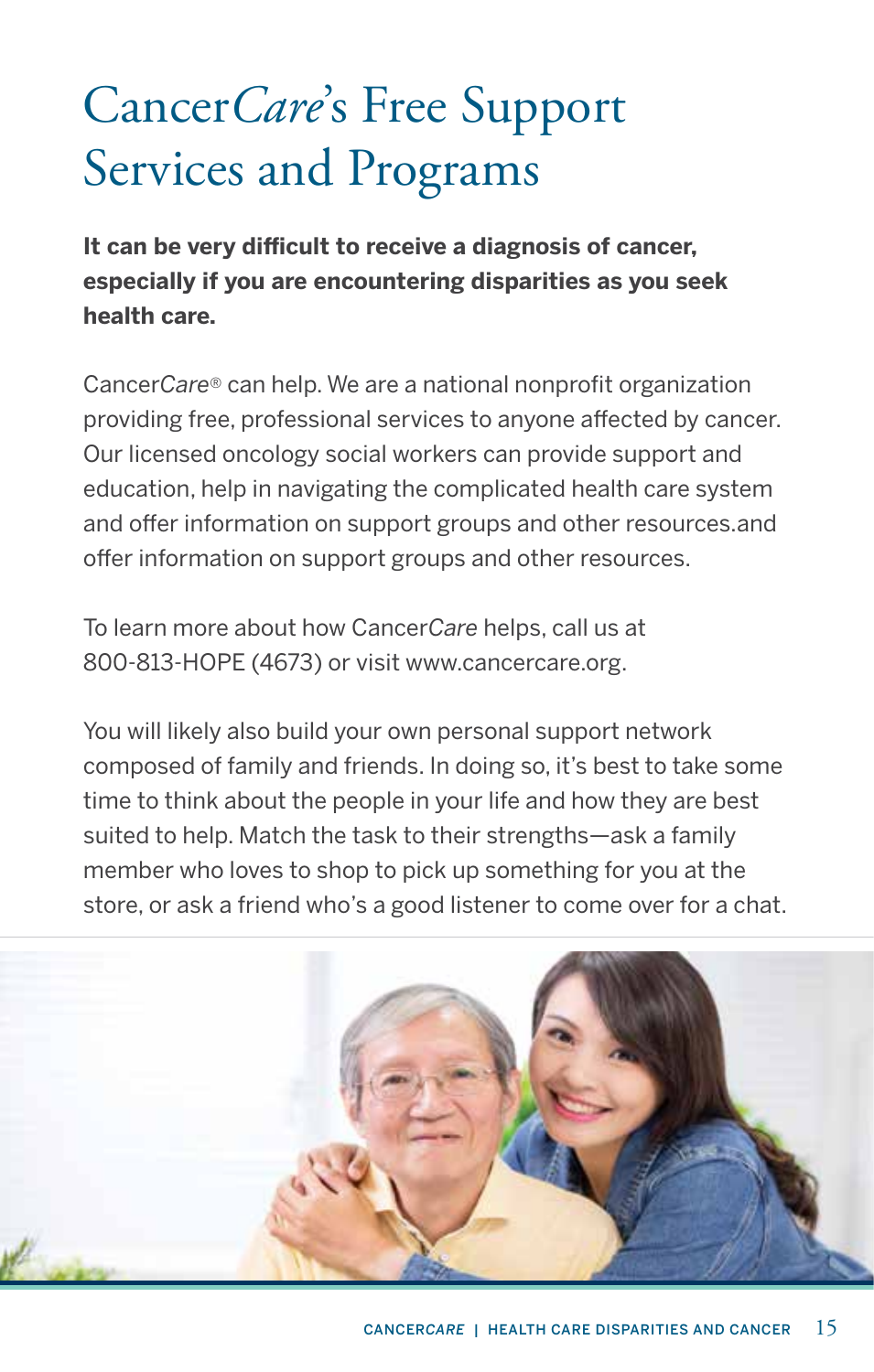## <span id="page-17-0"></span>MORE ABOUT HEALTH CARE DISPARITIES Frequently Asked Questions

### Q. What is the "digital divide?"

A: The digital divide is the gap between those who have access to technologies (and the skills to use that technology) and those who do not. Examples of digital technologies include telehealth, patient portals, mobile health applications and online appointment schedulers. For the most part, digital technologies require reliable internet access. Because digital technologies can have a positive impact on health outcomes, this divide can lead to health care disparities.

The Federal Communications Commission (FCC) has launched an initiative to narrow this gap. The FCC views telehealth care services—especially for underserved and marginalized communities—as a top priority. From their website: "Connected care services can lead to better health outcomes and significant cost savings for patients and health care providers alike. However, many low-income consumers, particularly those living in rural areas, lack access to affordable broadband and might not be able to realize these benefits. This is why the FCC is working hard to connect communities and support technologies that help connect Americans to critical health services."

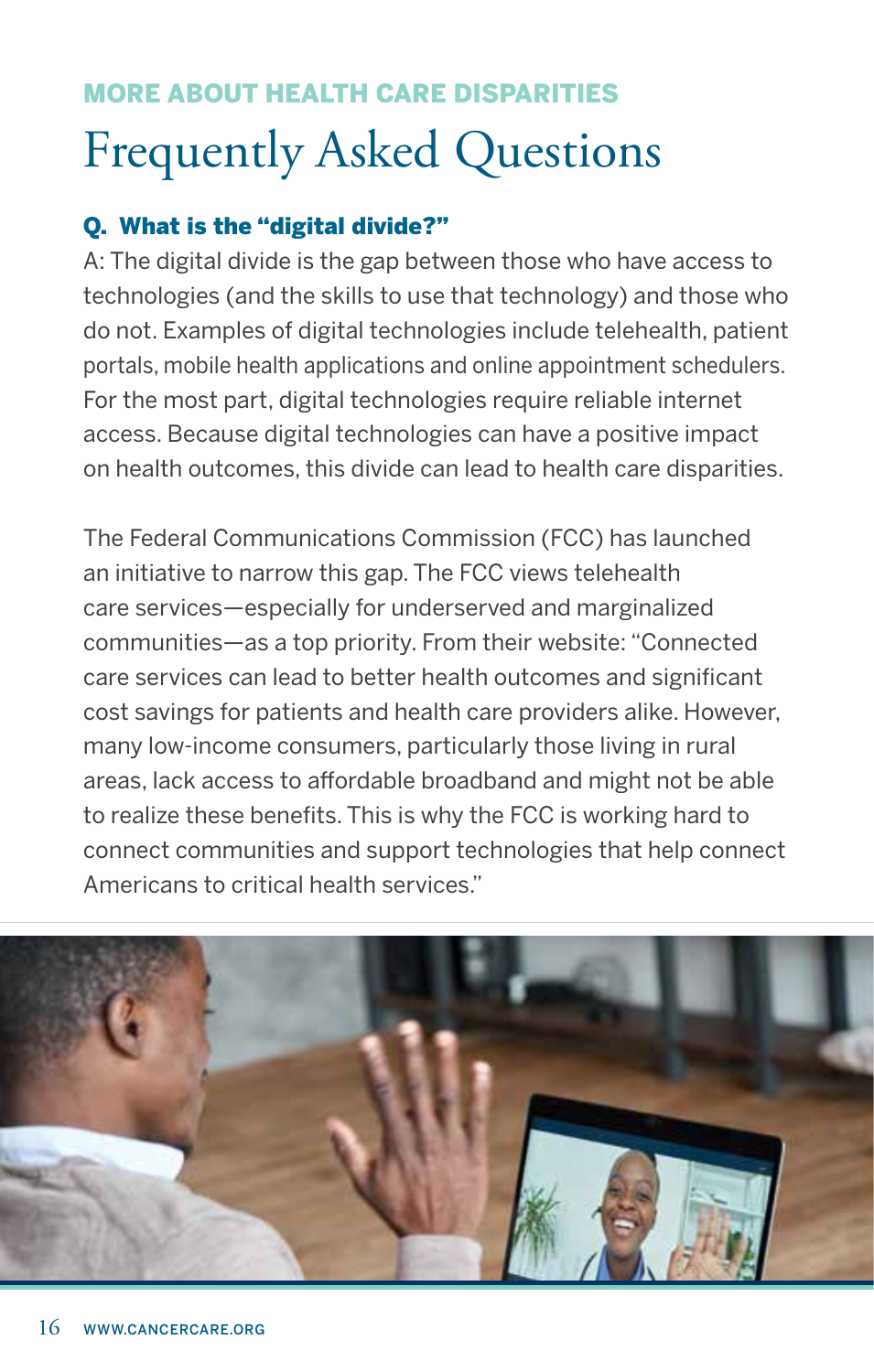### Q. Can you explain clinical trials and why they are important?

A: Clinical trials are the standard by which we measure the worth of new treatments and the quality of life of patients as they receive those treatments. For this reason, doctors and researchers urge people with cancer, including those who face the challenges of health care disparities, to take part in clinical trials.

Your doctor can guide you in making a decision about whether a clinical trial is right for you. Here are a few things that you should know:

- Often, people who take part in clinical trials gain access to and benefit from new treatments.
- Before you participate in a clinical trial, you will be fully informed as to the risks and benefits of the trial, including any possible side effects.
- Most clinical trials are designed to test a new treatment against a standard treatment to find out whether the new treatment has any added benefit.
- You can stop taking part in a clinical trial at any time for any reason.

Here is a list of questions to ask your oncologist if you are considering participation in a specific clinical trial. They may refer you to a trial representative (e.g., a Patient Representative or Case Manager) for some of these questions, but it's best to begin the discussion with your oncologist.

### Initial Questions

- What is the purpose of the trial?
- What are the eligibility requirements of the trial?
- What kinds of tests and treatments are involved?
- How long will the study last?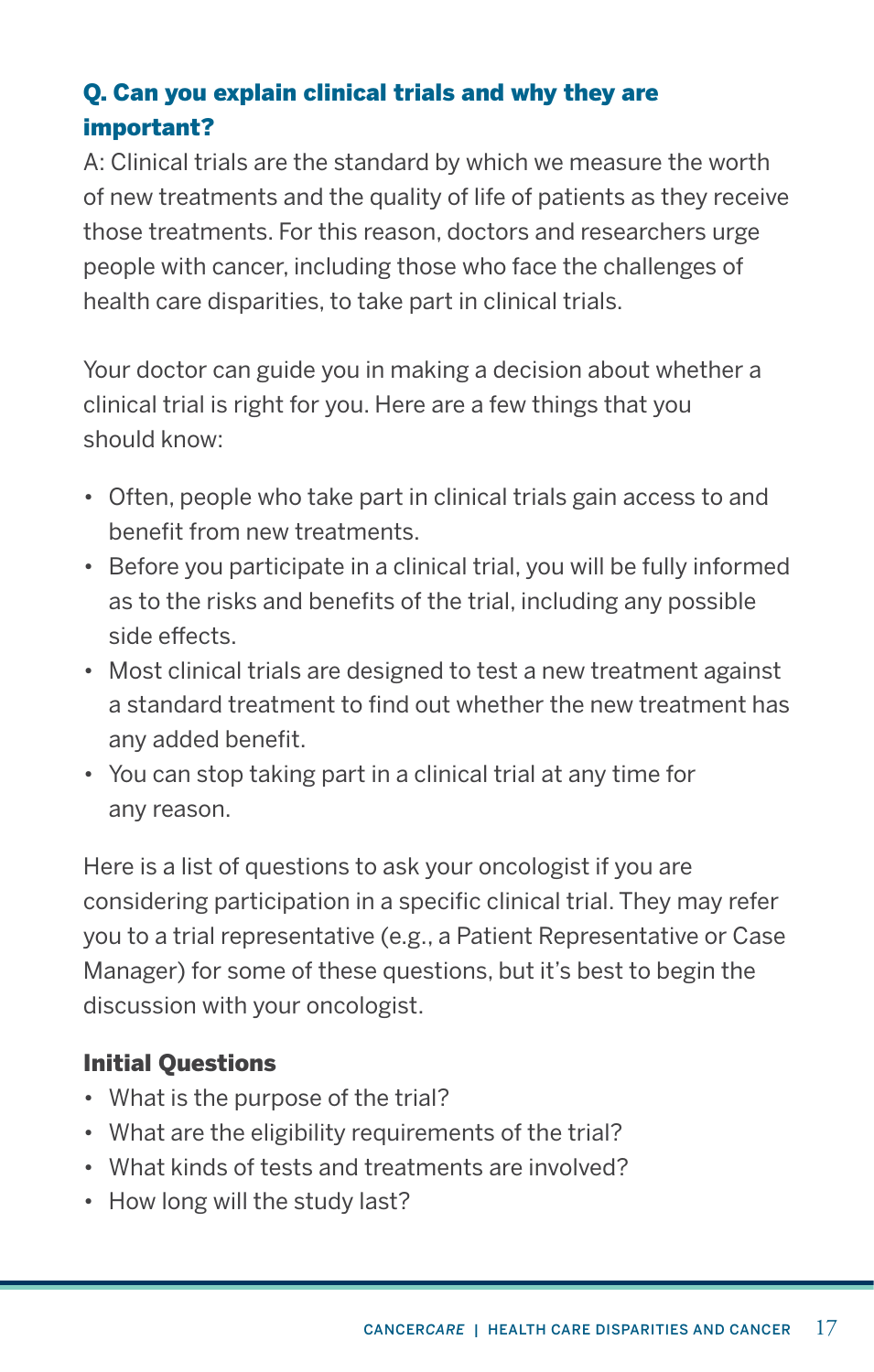- Will you and other members of my health care team still be in charge of or involved in my care?
- Are there alternative treatments for me, other than what is being offered in the clinical trial?

### Quality of Life Questions

- Is a hospital stay required?
- How many visits per week or month will I need to make?
- How do the possible risks, side effects and benefits of the study compare with my current treatment?
- Is long-term follow-up care part of this study?
- How will I know that the treatment being studied is working?

### Logistical Questions

- Are there other drugs or supplements that I will be required to take during the trial?
- Are there drugs or supplements that I cannot take during the trial?
- Who will pay for the treatment? Will the trial, or my insurance, cover all or part of it?
- Will I be reimbursed for any expenses, such as transportation?
- Will the results of the trial be given to me?

### Q. What can I do if I feel I have been discriminated against?

A: Section 1557 of the Affordable Care Act (ACA) prohibits discrimination on the basis of race, color, national origin, sex (including sexual orientation and gender identity), age or disability in covered health programs or activities. Health insurers, hospitals, clinics and any other entities that receive federal funds are covered by this rule.

If you believe you have been discriminated against in a way that violates Section 1557, you can file a complaint with the Office for Civil Rights (OCR) through their online portal at https://ocrportal.hhs.gov/ocr/smartscreen/main.jsf.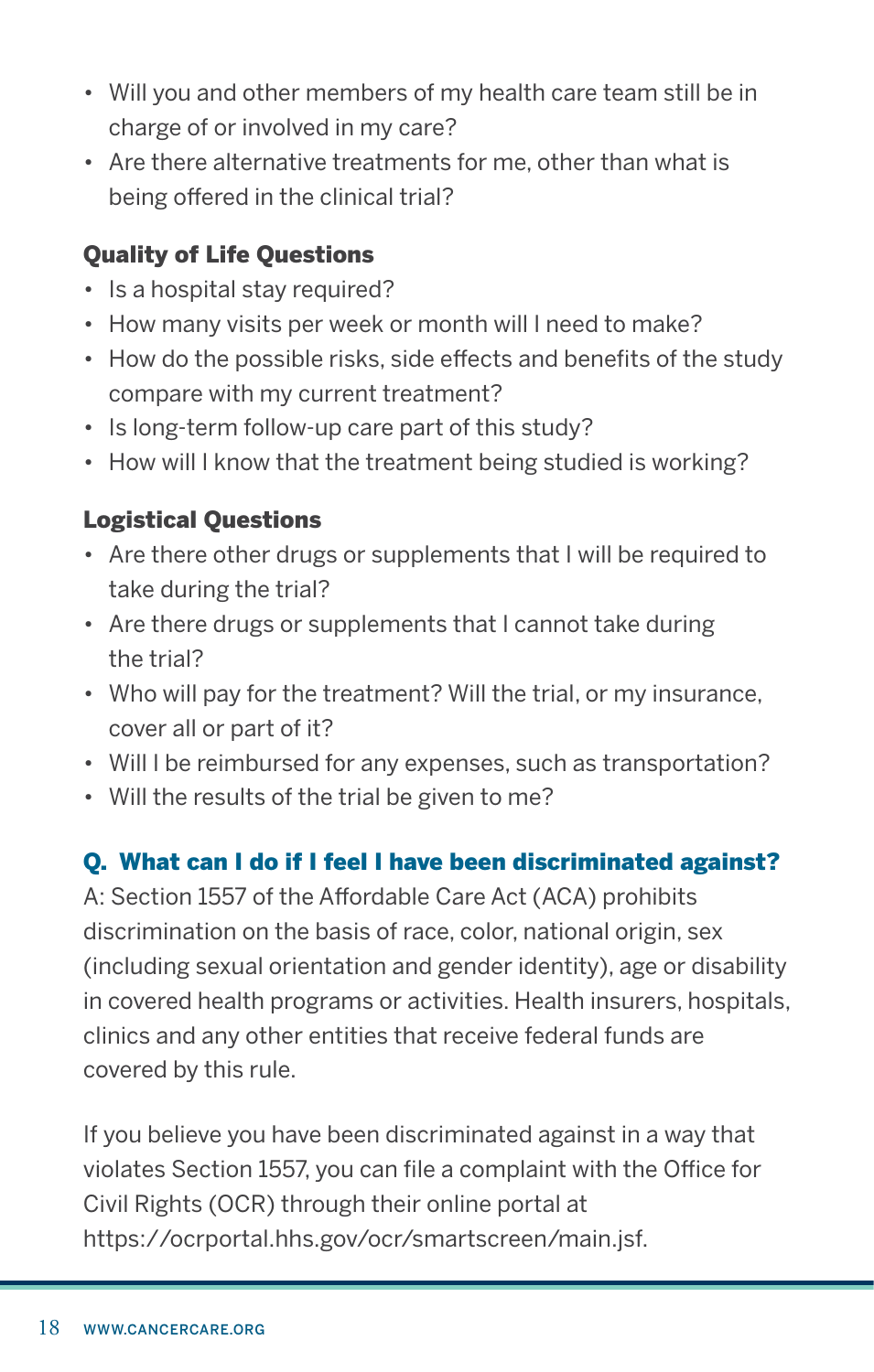### <span id="page-20-0"></span>Additional Resources

Cancer*Care*® 800-813-HOPE (800-813-4673) www.cancercare.org

American Cancer Society 800-227-2345 www.cancer.org

Cancer.Net Patient information from the American Society of Clinical Oncology 888-651-3038 www.cancer.net

Cancer Support Community 888-793-9355 www.cancersupportcommunity.org

National Cancer Institute 800-422-6237 www.cancer.gov

#### CLINICAL TRIALS WEBSITES

EmergingMed [www.emergingmed.com](https://app.emergingmed.com/emed/home)

National Cancer Institute www.cancer.gov

National Coalition for Cancer Survivorship 877-622-7937 www.canceradvocacy.org

LGBT National Health Center 888-843-4564 www.glbthotline.org

SAGE Advocacy and Services for LGBT Elders 877-360-5428 www.sageusa.org

Medicine Assistance Tool 888-477-2669 www.medicineassistancetool.org

This booklet is supported by Bristol Myers Squibb.